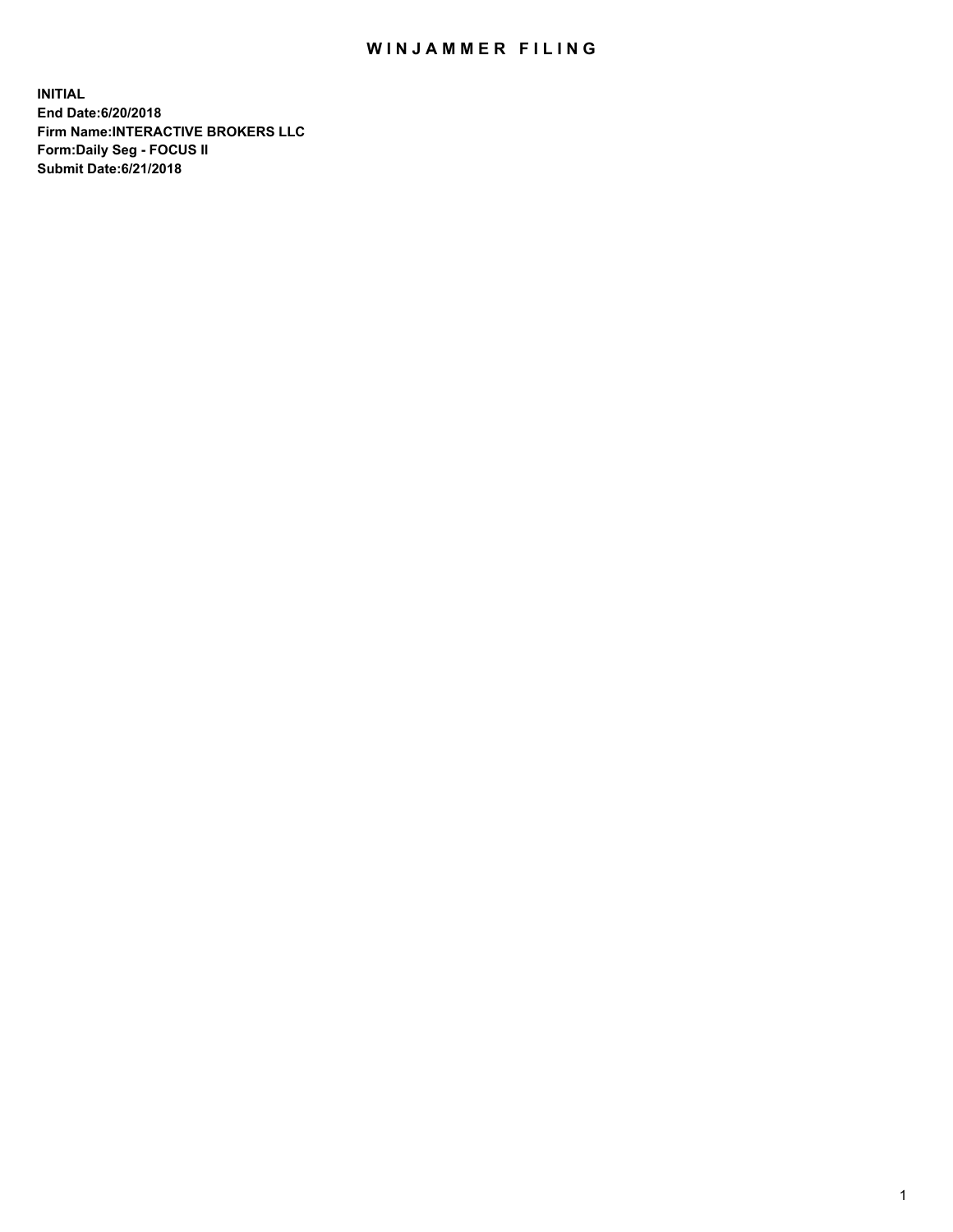**INITIAL End Date:6/20/2018 Firm Name:INTERACTIVE BROKERS LLC Form:Daily Seg - FOCUS II Submit Date:6/21/2018 Daily Segregation - Cover Page**

| Name of Company                                                                                                                                                                                                                                                                                                                | <b>INTERACTIVE BROKERS LLC</b>                                                                  |
|--------------------------------------------------------------------------------------------------------------------------------------------------------------------------------------------------------------------------------------------------------------------------------------------------------------------------------|-------------------------------------------------------------------------------------------------|
| <b>Contact Name</b>                                                                                                                                                                                                                                                                                                            | James Menicucci                                                                                 |
| <b>Contact Phone Number</b>                                                                                                                                                                                                                                                                                                    | 203-618-8085                                                                                    |
| <b>Contact Email Address</b>                                                                                                                                                                                                                                                                                                   | jmenicucci@interactivebrokers.c<br>om                                                           |
| FCM's Customer Segregated Funds Residual Interest Target (choose one):<br>a. Minimum dollar amount: ; or<br>b. Minimum percentage of customer segregated funds required:% ; or<br>c. Dollar amount range between: and; or<br>d. Percentage range of customer segregated funds required between:% and%.                         | $\overline{\mathbf{0}}$<br>$\overline{\mathbf{0}}$<br>155,000,000 245,000,000<br>0 <sub>0</sub> |
| FCM's Customer Secured Amount Funds Residual Interest Target (choose one):<br>a. Minimum dollar amount: ; or<br>b. Minimum percentage of customer secured funds required:% ; or<br>c. Dollar amount range between: and; or<br>d. Percentage range of customer secured funds required between:% and%.                           | $\overline{\mathbf{0}}$<br>0<br>80,000,000 120,000,000<br>0 <sub>0</sub>                        |
| FCM's Cleared Swaps Customer Collateral Residual Interest Target (choose one):<br>a. Minimum dollar amount: ; or<br>b. Minimum percentage of cleared swaps customer collateral required:% ; or<br>c. Dollar amount range between: and; or<br>d. Percentage range of cleared swaps customer collateral required between:% and%. | $\overline{\mathbf{0}}$<br><u>0</u><br>$\underline{0}$ $\underline{0}$<br>00                    |

Attach supporting documents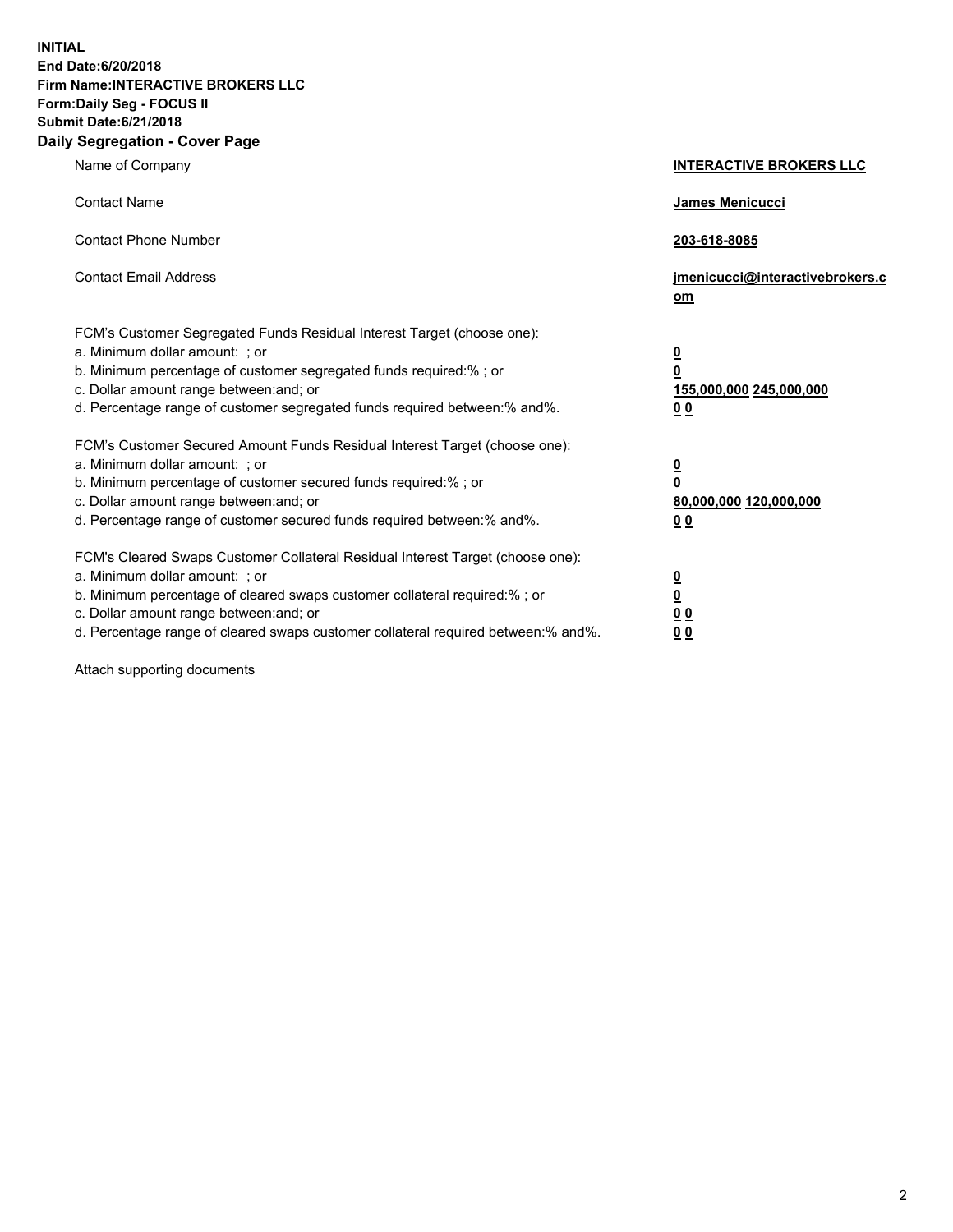## **INITIAL End Date:6/20/2018 Firm Name:INTERACTIVE BROKERS LLC Form:Daily Seg - FOCUS II Submit Date:6/21/2018 Daily Segregation - Secured Amounts**

|                | Daily Ocglegation - Occarea Anioants                                                              |                                                |
|----------------|---------------------------------------------------------------------------------------------------|------------------------------------------------|
|                | Foreign Futures and Foreign Options Secured Amounts                                               |                                                |
|                | Amount required to be set aside pursuant to law, rule or regulation of a foreign                  | $0$ [7305]                                     |
|                | government or a rule of a self-regulatory organization authorized thereunder                      |                                                |
| $\mathbf{1}$ . | Net ledger balance - Foreign Futures and Foreign Option Trading - All Customers                   |                                                |
|                | A. Cash                                                                                           | 448,534,059 [7315]                             |
|                | B. Securities (at market)                                                                         | $0$ [7317]                                     |
| 2.             | Net unrealized profit (loss) in open futures contracts traded on a foreign board of trade         | -9,024,104 [7325]                              |
| 3.             | Exchange traded options                                                                           |                                                |
|                | a. Market value of open option contracts purchased on a foreign board of trade                    | 289,522 [7335]                                 |
|                | b. Market value of open contracts granted (sold) on a foreign board of trade                      | -48,120 [7337]                                 |
| 4.             | Net equity (deficit) (add lines 1. 2. and 3.)                                                     | 439,751,357 [7345]                             |
| 5.             | Account liquidating to a deficit and account with a debit balances - gross amount                 | <b>5,295</b> [7351]                            |
|                | Less: amount offset by customer owned securities                                                  | 0 [7352] 5,295 [7354]                          |
| 6.             | Amount required to be set aside as the secured amount - Net Liquidating Equity                    | 439,756,652 [7355]                             |
|                | Method (add lines 4 and 5)                                                                        |                                                |
| 7.             | Greater of amount required to be set aside pursuant to foreign jurisdiction (above) or line<br>6. | 439,756,652 [7360]                             |
|                | FUNDS DEPOSITED IN SEPARATE REGULATION 30.7 ACCOUNTS                                              |                                                |
| 1.             | Cash in banks                                                                                     |                                                |
|                | A. Banks located in the United States                                                             | 79,149,566 [7500]                              |
|                | B. Other banks qualified under Regulation 30.7                                                    | 0 [7520] 79,149,566 [7530]                     |
| 2.             | Securities                                                                                        |                                                |
|                | A. In safekeeping with banks located in the United States                                         | 371,623,810 [7540]                             |
|                | B. In safekeeping with other banks qualified under Regulation 30.7                                | 0 [7560] 371,623,810 [7570]                    |
| 3.             | Equities with registered futures commission merchants                                             |                                                |
|                | A. Cash                                                                                           | $0$ [7580]                                     |
|                | <b>B.</b> Securities                                                                              | $0$ [7590]                                     |
|                | C. Unrealized gain (loss) on open futures contracts                                               | $0$ [7600]                                     |
|                | D. Value of long option contracts                                                                 | $0$ [7610]                                     |
|                | E. Value of short option contracts                                                                | 0 [7615] 0 [7620]                              |
| 4.             | Amounts held by clearing organizations of foreign boards of trade                                 |                                                |
|                | A. Cash                                                                                           | $Q$ [7640]                                     |
|                | <b>B.</b> Securities                                                                              | $0$ [7650]                                     |
|                | C. Amount due to (from) clearing organization - daily variation                                   | $0$ [7660]                                     |
|                | D. Value of long option contracts                                                                 | $0$ [7670]                                     |
|                | E. Value of short option contracts                                                                | 0 [7675] 0 [7680]                              |
| 5.             | Amounts held by members of foreign boards of trade                                                |                                                |
|                | A. Cash                                                                                           | 113,706,464 [7700]                             |
|                | <b>B.</b> Securities                                                                              | $0$ [7710]                                     |
|                | C. Unrealized gain (loss) on open futures contracts                                               | $-5,431,062$ [7720]                            |
|                | D. Value of long option contracts                                                                 | 289,522 [7730]                                 |
|                | E. Value of short option contracts                                                                | <mark>-48,120</mark> [7735] 108,516,804 [7740] |
| 6.             | Amounts with other depositories designated by a foreign board of trade                            | 0 [7760]                                       |
| 7.             | Segregated funds on hand                                                                          | $0$ [7765]                                     |
| 8.             | Total funds in separate section 30.7 accounts                                                     | 559,290,180 [7770]                             |
| 9.             | Excess (deficiency) Set Aside for Secured Amount (subtract line 7 Secured Statement               | 119,533,528 [7380]                             |
|                | Page 1 from Line 8)                                                                               |                                                |
| 10.            | Management Target Amount for Excess funds in separate section 30.7 accounts                       | 80,000,000 [7780]                              |
| 11.            | Excess (deficiency) funds in separate 30.7 accounts over (under) Management Target                | 39,533,528 [7785]                              |
|                |                                                                                                   |                                                |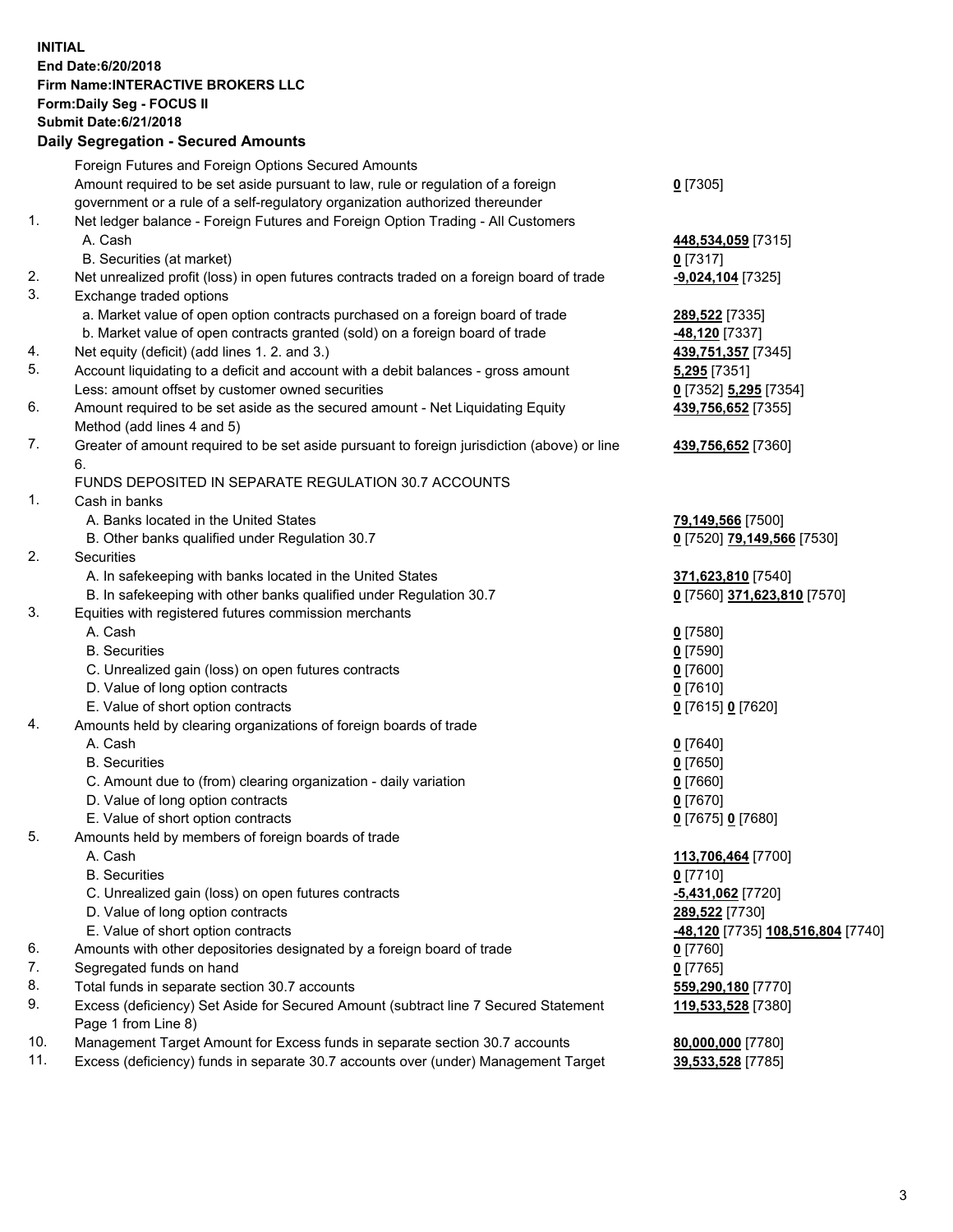**INITIAL End Date:6/20/2018 Firm Name:INTERACTIVE BROKERS LLC Form:Daily Seg - FOCUS II Submit Date:6/21/2018 Daily Segregation - Segregation Statement** SEGREGATION REQUIREMENTS(Section 4d(2) of the CEAct) 1. Net ledger balance A. Cash **4,024,386,070** [7010] B. Securities (at market) **0** [7020] 2. Net unrealized profit (loss) in open futures contracts traded on a contract market **7,013,420** [7030] 3. Exchange traded options A. Add market value of open option contracts purchased on a contract market **214,600,159** [7032] B. Deduct market value of open option contracts granted (sold) on a contract market **-193,429,599** [7033] 4. Net equity (deficit) (add lines 1, 2 and 3) **4,052,570,050** [7040] 5. Accounts liquidating to a deficit and accounts with debit balances - gross amount **158,006** [7045] Less: amount offset by customer securities **0** [7047] **158,006** [7050] 6. Amount required to be segregated (add lines 4 and 5) **4,052,728,056** [7060] FUNDS IN SEGREGATED ACCOUNTS 7. Deposited in segregated funds bank accounts A. Cash **524,867,179** [7070] B. Securities representing investments of customers' funds (at market) **2,581,637,045** [7080] C. Securities held for particular customers or option customers in lieu of cash (at market) **0** [7090] 8. Margins on deposit with derivatives clearing organizations of contract markets A. Cash **21,071,074** [7100] B. Securities representing investments of customers' funds (at market) **1,106,091,430** [7110] C. Securities held for particular customers or option customers in lieu of cash (at market) **0** [7120] 9. Net settlement from (to) derivatives clearing organizations of contract markets **6,131,693** [7130] 10. Exchange traded options A. Value of open long option contracts **214,690,592** [7132] B. Value of open short option contracts **-193,543,764** [7133] 11. Net equities with other FCMs A. Net liquidating equity **0** [7140] B. Securities representing investments of customers' funds (at market) **0** [7160] C. Securities held for particular customers or option customers in lieu of cash (at market) **0** [7170] 12. Segregated funds on hand **0** [7150] 13. Total amount in segregation (add lines 7 through 12) **4,260,945,249** [7180] 14. Excess (deficiency) funds in segregation (subtract line 6 from line 13) **208,217,193** [7190] 15. Management Target Amount for Excess funds in segregation **155,000,000** [7194]

16. Excess (deficiency) funds in segregation over (under) Management Target Amount Excess

**53,217,193** [7198]